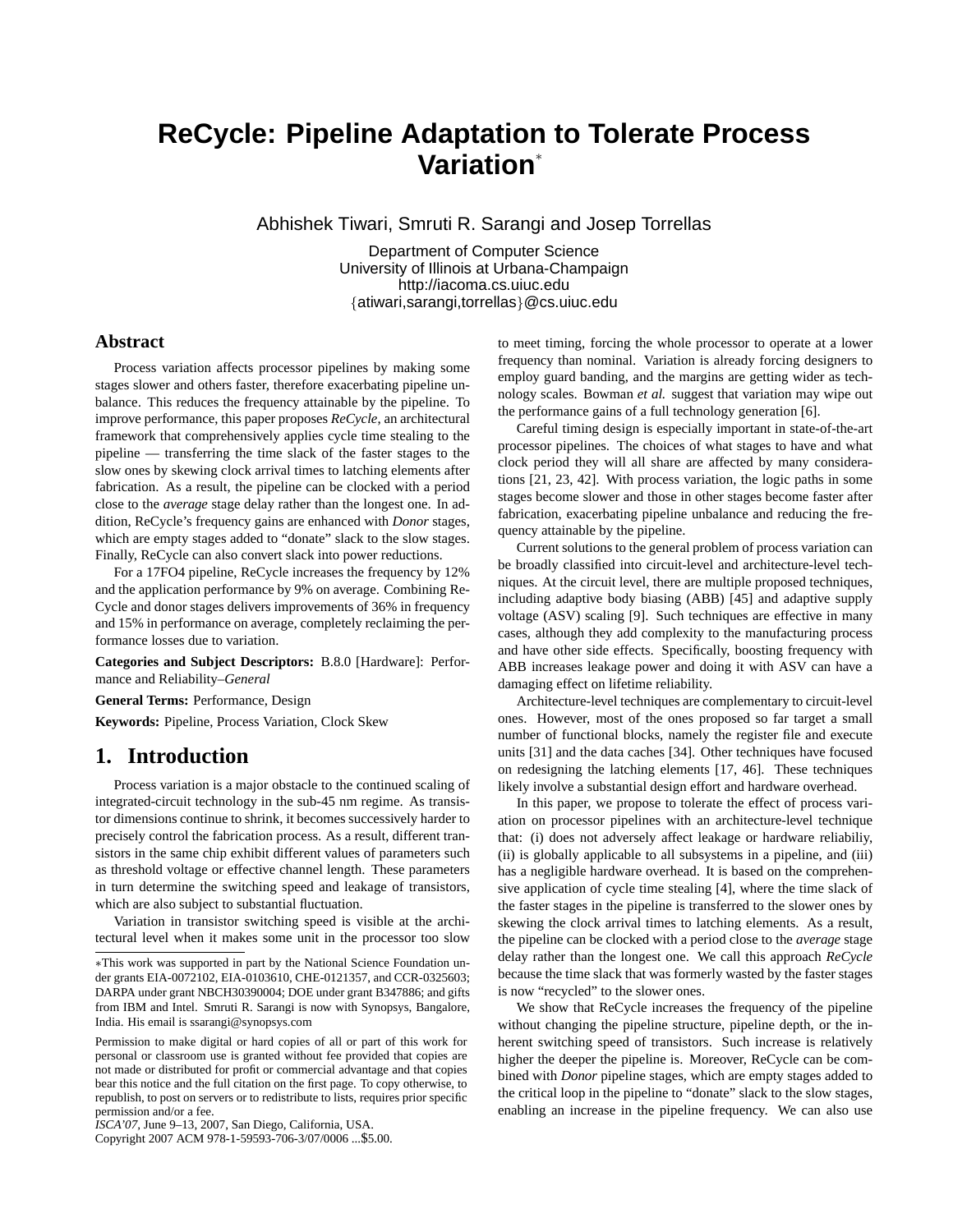ReCycle to push the slack of non-critical pipeline loops to their feedback paths, and then consume it there to reduce wire power or to improve wire routability. Finally, ReCycle can also be used to salvage chips that would otherwise be rejected due to variationinduced hold-time failures.

Our evaluation compares variation-affected pipelines without and with ReCycle. On average for a 17FO4 pipeline, ReCycle increases the frequency by 12%, thereby recovering 63% of the frequency lost to variation, and speeding up our applications by 9%. Combining ReCycle and donor stages is even more effective. Compared to the pipeline without ReCycle, it increases the frequency by 36% and the performance by 15% on average, performing even better than a pipeline without process variation. Finally, ReCycle also saves 7-15% of the power in feedback paths.

This paper is organized as follows. Section 2 gives a background; Sections 3, 4, and 5 present ReCycle's ideas, uses, and implementation, respectively. Sections 6 and 7 evaluate ReCycle; and Section 8 discusses related work.

# **2. Background**

#### **2.1. Pipeline Clocking**

One of the most challenging tasks in pipeline design is to ensure that the pipeline is clocked correctly. Data propagation delay and clock period have to be such that, in each latch element, the setup  $(T<sub>setup</sub>)$  and hold  $(T<sub>hold</sub>)$  times are maintained.

Often, it is desired to fit more logic in a pipeline stage than the cycle time would allow. This can be accomplished without changing the pipeline frequency by using a technique called *Cycle Time Stealing* [4]. With this technique, a stage utilizes a portion of the time allotted to its successor or predecessor stages. This forcible removal of time from another stage is typically obtained by adjusting the clock arrival times.

Consider a pipeline stage that is preceded by flip-flop  $FF_i$  (for initial) and followed by flip-flop  $FF_f$  (for final). The stage can steal time from its successor stage by delaying the clocking of  $FF_f$  by a certain time or skew  $\delta_f$ . Similarly, it can steal time from its predecessor stage by changing the clocking of  $FF_i$  by a skew  $\delta_i$  that is negative. In all cases, since we do not change the cycle time, one or more stages have to have at least as much slack as the amount stolen.

Under cycle time stealing, the setup and hold constraints still have to be satisfied. Assume that the data propagation delay in the stage is  $T_{delay}$  and the pipeline's clock period is  $T_{CP}$ . The data generated at  $FF_i$  by a clock edge must arrive at  $FF_f$  no later than the setup time before the arrival of the next clock edge at  $\overline{FF}_f$  (Equation 1). Moreover, the data generated at  $FF_i$  by a clock edge must arrive at  $FF_f$  no sooner than the hold time after the arrival of the clock edge at  $\overline{FF}_f$  (Equation 2).

$$
\delta_i + T_{delay} + T_{setup} \le T_{CP} + \delta_f \tag{1}
$$

$$
\delta_i + T_{delay} \ge \delta_f + T_{hold} \tag{2}
$$

#### **2.2. Pipeline Loops**

Pipeline loops are communication loops that appear when the result of one stage is needed in the same or an earlier stage of the pipeline [5, 10]. Loops are caused by data, control, or structural hazards. A loop is typically composed of one or more pipeline stages and a feedback path that connects the end stage to the begin stage.

As an example, Figure 1(a) shows a simplified version of the Alpha 21264 pipeline [28] that we use to demonstrate ReCycle. The figure does not show the physical structure of the pipeline. Rather, it shows a logical structure. Each long box represents a logical stage, while short boxes are pipeline registers between them. Some logical stages are broken down into multiple physical stages, as shown with dashed lines. Lines between logical stages represent communication links.



(a) Simplified logical pipeline structure.

| Name                   | Description                          | Fdbk<br>Path    | Components             |
|------------------------|--------------------------------------|-----------------|------------------------|
| Fetch                  | Dependence between<br>PC and Next PC | 1               | IF, Bpred, 1           |
| Int                    | Dependence between                   | $\overline{2}$  | IntMap, 2              |
| rename                 | inst. assigning a rename             |                 |                        |
| FP                     | tag and a later one                  | $\overline{3}$  | FPMap, 3               |
| rename                 | reading the tag                      |                 |                        |
| Int                    | Dependence between                   | $\overline{4}$  | IntO, 4                |
| issue                  | the select of a                      |                 |                        |
| $\overline{\text{FP}}$ | producer inst. and the               | $\overline{5}$  | FPO, 5                 |
| issue                  | wakeup of a consumer                 |                 |                        |
| Int ALU                | Forwarding                           | 6               | IntExec, 6             |
| FPAdd                  | from execute                         | 7               | FPAdd. 7               |
| FPMul                  | to execute                           | $\overline{8}$  | FPMul, 8               |
| <b>Branch</b>          | Mispredicted                         |                 | IF, Bpred, IntMap      |
| mispred.               | branch                               | 9               | IntO, IntReg.          |
|                        |                                      |                 | IntExec, 9             |
| Int load               |                                      | 10              | IntO, LdStU,           |
| misspecul              | Load miss                            |                 | Dcache, 10             |
| FP load                | replay                               | $\overline{11}$ | FPO, LdStU,            |
| misspecul              |                                      |                 | Dcache, 11             |
| Load                   | Forwarding from load                 |                 | IntExec, 9, IF, Bpred, |
| forward                | to integer execute                   | 12              | IntMap, IntQ, LdStU,   |
|                        |                                      |                 | Dcache, 12             |
| $(b)$ Dinaling loops   |                                      |                 |                        |

(b) Pipeline loops.

**Figure 1:** Simplified version of the Alpha 21264 pipeline used to demonstrate ReCycle: logical pipeline structure (a) and pipeline loops (b).

The figure depicts the front-end stages and then, from top to bottom, the stages in the integer datapath, load-store unit and cache, and floating-point datapath. While the real processor has more communication links, we only show those that we consider most important or most time critical. For example, we do not show the write back links, since write back is less time critical. The feedback paths are labeled.

Figure 1(b) describes the pipeline loops in the simplified pipeline. The first two columns name and describe, respectively, the loop. The next two columns show the feedback path that creates the loop and the components of the loop.

Note that our loops are not exactly the same as those in [5, 10]. Here, we examine a more complicated pipeline, and have not shown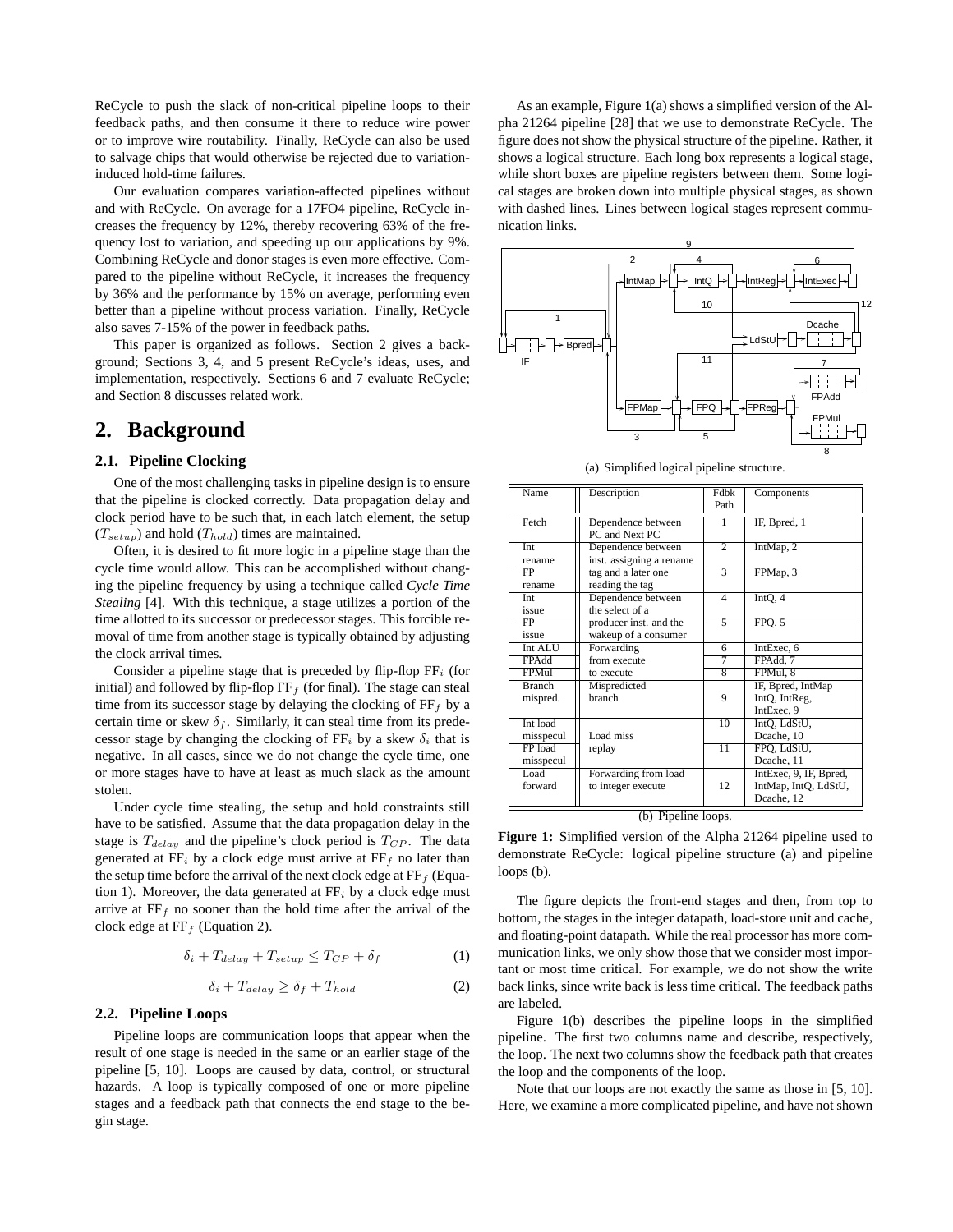all the communication links. In particular, we only show the feedback paths that we consider most important. For example, we do not show all the forwarding paths. While we will base our analysis on this simplified pipeline, ReCycle is general enough to be applicable to more complicated pipelines.

#### **2.3. Process Variation and Its Impact**

While process variation exists at several levels, we focus on Within-Die (WID) variation, which is caused by both *systematic* effects due to lithographic irregularities and *random* effects primarily due to varying dopant concentrations [43]. Systematic variation exhibits strong spatial correlation — structures that are close together are likely to have similar values — while random variation does not.

Two important process parameters affected by variation are the threshold voltage  $(V_t)$  and the effective channel length  $(L_{eff})$ . Variation of these parameters directly affects a gate's delay  $(T_q)$ , as given by the alpha-power model [38]:

$$
T_g \propto \frac{L_{eff} V_{dd}}{\mu (V_{dd} - V_t)^{\alpha}} \tag{3}
$$

where  $\mu$  is the carrier mobility,  $V_{dd}$  is the supply voltage, and  $\alpha$  is usually 1.3. Both  $\mu$  and  $V_t$  are a function of the temperature *T*.

We treat random and systematic variation separately. We model the systematic variation of  $V_t$  with a multivariate normal distribution with a specific correlation structure [43]. It is characterized by three parameters:  $\mu$ ,  $\sigma_{sys}$ , and  $\phi$ . Specifically, we divide the chip into a grid with 1M cells. Each cell takes on a single value of  $V_t$  as given by a multivariate normal distribution with parameters  $\mu$  and  $\sigma_{sys}$ . Along with this,  $V_t$  is spatially correlated.

We assume that the correlation is isotropic and independent of position [47]. This means that the correlation between two points  $\vec{x}$  and  $\vec{y}$  in the grid depends on the distance between them and not on the direction or position. Consequently, we express the correlation function of  $V_t(\vec{x})$  and  $V_t(\vec{y})$  as  $\rho(r)$ , where  $r = |\vec{x} - \vec{y}|$ . By definition,  $\rho(0)=1$  (i.e., totally correlated). We also set  $\rho(\infty)=0$ (i.e., totally uncorrelated). We then assume that  $\rho(r)$  changes with *r* as per the Spherical distribution [12]. In the Spherical distribution,  $\rho(r)$  decreases from 1 to 0 smoothly and reaches 0 at a distance  $\phi$ called *range*. Intuitively, this means that at distance  $\phi$ , there is no significant correlation between the  $V_t$  of two transistors. This approach matches empirical data obtained by Friedberg *et al.* [19]. φ is given as a fraction of the chip's width.

Random variation of  $V_t$  occurs at a much finer granularity than systematic variation: it occurs at the level of individual transistors. We model it as an uncorrelated normal distribution with  $\sigma_{rand}$  and a zero mean.

 $L_{eff}$  is modeled like  $V_t$  with a different  $\mu$ ,  $\sigma_{sys}$ , and  $\sigma_{rand}$  but the same  $\phi$ .

From the  $V_t$  and  $L_{eff}$  variation, we compute the  $T_g$  variation using Equation 3. We then use the critical path model of Bowman *et al.* [6] to estimate the frequency supported by each pipeline stage. This model takes the number of gates  $(n_{cp})$  in a critical path and the number of critical paths  $(N_{\text{cp}})$  in a structure, and computes the probability distribution of the longest critical path delay  $(\max{T_{\text{cp}}})$  in the structure. This is the path that determines the maximum frequency of the structure, which we set to be  $1/\max\{T_{\text{CP}}\}.$ 

For simplicity, we model a critical path as  $n_{\rm cp}$  FO4 gates connected by very short wires — where  $n_{cp}$  is the useful logic depth of a pipeline stage. Unfortunately, accurately estimating  $N_{\text{cp}}$  for each pipeline stage is difficult because  $N_{\text{cp}}$  is design-specific and not publicly available for a design. Consequently, we assume that critical paths are distributed in a spatially-uniform manner on the processor layout — except in the L2, whose paths we assume never affect the cycle time. From the layout area of each pipeline stage and Bowman *et al.*'s estimate that a high-performance processor chip at our technology node has about 10,000 critical paths [6], we determine the critical paths in each stage. The slowest critical path in a stage determines the frequency of the stage; the slowest stage determines the pipeline frequency.

### **3. Pipeline Adaptation with ReCycle**

#### **3.1. Main Idea**

To understand the idea behind ReCycle, consider the pipeline of Figure 2(a) and call  $T_i$  the time taken to perform the work in stage *i*. For simplicity, in the absence of process variation, we assume that  $T_i$  is the same for all *i* and, therefore, the pipeline's period is  $T_{CP} = T_i$ ,  $\forall i$ . When variation sets in, it slows down some stages while it speeds up others. As shown in Figure 2(a), the resulting unbalanced pipeline has to be clocked with a longer period  $T_{CP}$  =  $Max(T_i), \forall i.$ 



**Figure 2:** Effect of process variation on pipelines (a) and skewing a clock signal (b).

With ReCycle, we comprehensively apply cycle time stealing to correct this variation-induced pipeline unbalance. The resulting clock period of the pipeline is  $T_{CP} = Average(T_i)$ ,  $\forall i$ . This period can potentially be similar to that of the no-variation pipeline. As shown in Figure 2(a), the slow stages get more than a clock period to propagate their signal, at the expense of faster stages that transfer their slack.

With this approach, we do not need to change the pipeline structure, pipeline depth, or the inherent switching speed of transistors.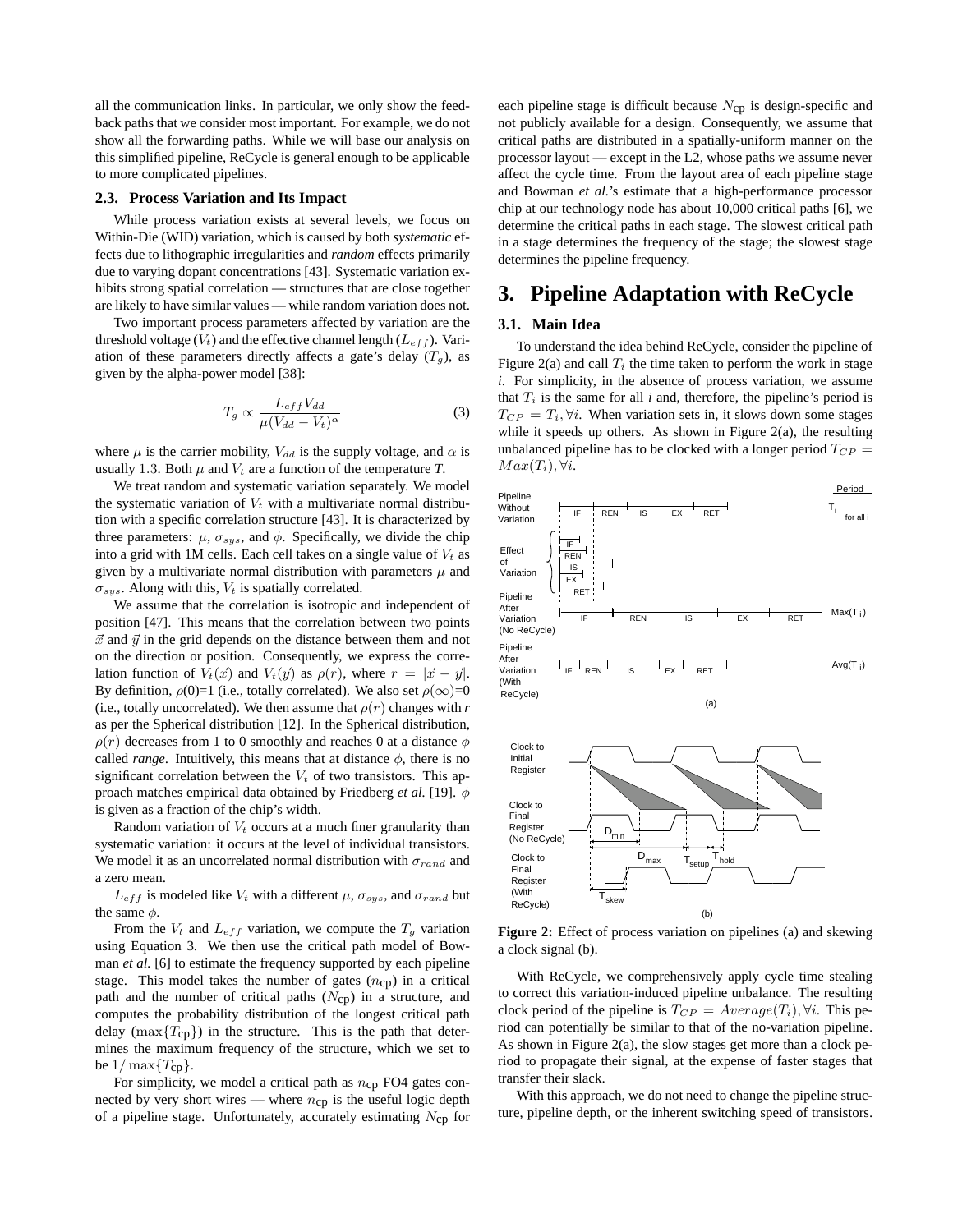Figure 2(b) depicts the timing diagram for a slow stage, showing the clock signal to its initial pipeline register and to its final register (the latter without and with ReCycle). Data propagation in the stage can take a range of delays  $(D_{min}, D_{max})$ , depending on which path it uses. This range is shown as a shaded cone. Without ReCycle, the figure shows that the signal may take too long to be latched by the final register.

With ReCycle, the clock of the final register is delayed by  $T_{skew}$ .  $T_{skew}$  is chosen so that, even if the signal takes  $D_{max}$ , it reaches the final register early enough to satisfy the setup time  $(T_{setup})$ (Figure 2(b)). Since the clock period is smaller than  $D_{max}$ , two signals can simultaneously exist in the logic of one stage in a wavepipelined manner [11]. This can be seen by the fact that the cones of two signals overlap in time. In addition, the minimum delay  $D_{min}$ has to be long enough so that the hold time  $(T_{hold})$  of the final register is satisfied (Figure 2(b)).

In general, we will skew the clocks of both the initial and final registers of the stage. As per Section 2.1, we call such skews  $\delta_i$ and  $\delta_f$ , respectively. Consequently,  $T_{skew}$  in Figure 2(b) is  $\delta_f$ - $\delta_i$ . In a slow stage,  $\delta_f > \delta_i$ ; in a fast one,  $\delta_f < \delta_i$ . For ReCycle to work, all the stages in the pipeline have to satisfy the setup and hold constraints of Equations 1 and 2 which, expressed in terms of  $D_{min}$ and  $D_{max}$  can be rewritten as:

$$
\delta_f - \delta_i + T_{CP} \ge D_{max} + T_{setup} \tag{4}
$$

$$
\delta_f - \delta_i \le D_{min} - T_{hold} \tag{5}
$$

In a real pipeline, this simple model gets complicated by the fact that a pipeline is not a single linear chain of stages. Instead, as shown in Figure 1(a), the pipeline forks to generate subpipelines (e.g., the integer and floating-point pipelines) and loops back to previous stages through feedback paths (e.g., the branch misprediction loop).

With ReCycle, stages can only trade slack if they participate in a *common loop*. As an example, in Figure 1(a), the IntExec and the Bpred stages can trade slack because they belong to the branch misprediction loop. However, the IntExec and the FPAdd stages cannot trade slack.

#### **3.2. Finding the Optimal Period and Skews**

Given an arbitrary pipeline, we would like to find the shortest clock period  $T_{CP}$  that we can clock it at, and the set of time skews  $\delta$  that we need to apply to the different pipeline registers to make that possible. The setup and hold constraints of Equations 4 and 5 are linear inequalities. Consequently, the problem of finding the optimal period and skews can be formulated as a linear program, where we are minimizing  $T_{CP}$  subject to the setup and hold constraints for all the stages in the pipeline.

In this linear program, the unknowns are  $T_{CP}$  and the skews ( $\delta_i$ and  $\delta_f$ ) of the initial and final pipeline registers of each individual stage. Such skews can take positive or negative values. The known quantities are the delays of the slowest and fastest paths  $(D_{max}$  and  $D_{min}$ ) in each pipeline stage, and the setup and hold times ( $T_{setup}$ ) and  $T_{hold}$ ) of each pipeline register. We will see later how  $D_{max}$ and  $D_{min}$  can be estimated.

To solve this linear program, we can use a conventional algorithm, which typically runs in asymptotically exponential time. Here, instead, we choose to map this problem to a graph, where nodes represent pipeline register skews and the directed edges represent the setup and hold constraints. The representation for a stage is shown in Figure 3, where the edge values are additive to the node values. We represent the whole pipeline as a graph in this way. With this representation, we can solve the problem of finding the optimal skew assignment using a shortest-paths algorithm proposed by Albrecht *et al.* [3].



**Figure 3:** Constraint graph.

This algorithm runs in worst-case asymptotic time O(NumEdges  $\times$  NumNodes + NumNodes<sup>2</sup> $\times$  log(NumNodes)) and is much faster in practice. To determine an upper bound on the execution time of this algorithm, let us consider the Bellman-Ford algorithm (BF), which is a less efficient shortest-paths algorithm. An invocation of the BF algorithm iterates over all the nodes in the graph. In each iteration, it relaxes all graph edges. Relaxing an edge involves 3 loads, 2 integer ALU operations, and 1 store. Consequently, a BF invocation involves 4×NumNodes×NumEdges memory accesses and 2×NumNodes×NumEdges integer ALU operations. Since, in practice, only 2 calls to BF are required to converge for this type of problem, the total number of operations is twice that. For our model of the Alpha 21264 pipeline (Section 2.2), there are 14 nodes and 26 edges, which brings the total number of memory accesses to  $\approx$ 2,900 and integer ALU operations to  $\approx$ 1,500. Memory accesses have high locality because they only read and write the nodes and edges. Overall, the execution takes little time. In the rest of the paper, we will refer to Albrecht *et al.*'s algorithm as the ReCycle algorithm.

The advantage of using this algorithm is two-fold. First, it is much faster than conventional linear programming approaches. Second, it identifies the loop that limits any further decrease in  $T_{CP}$ , namely the *critical* loop. Overall, after applying this algorithm, we obtain three results: (i) the shortest clock period  $T_{CP}$  that is compatible with all the constraints, (ii) the individual clock skew  $\delta$  to apply to each pipeline register, and (iii) the critical pipeline loop.

#### **3.3. Applying ReCycle**

Recycle applies cycle time stealing [4] in a comprehensive manner to compensate for process variation in a pipeline. It relies on tunable delay buffers in the clock network that enable the insertion of intentional skew to the signal that reaches individual pipeline registers. We will outline an implementation of such buffers in Section 5.1.

To determine the skews to apply, we need to estimate the maximum  $(D_{max})$  and minimum  $(D_{min})$  delay of each stage. For a given stage, these parameters can be approximately obtained as follows. At design time, designers should identify two groups of paths: those that will contain the slowest one and those that will contain the fastest one. This can be done with timing analysis tools plus the addition of a guard band to take into account the effects of the expected systematic variation after fabrication — note that random variation is typically less important, since its effects on the gates of a path tend to cancel each other. In addition, designers should construct a few BIST vectors that exercise these paths.

After fabrication, the processor should be exercised with these BIST vectors at a range of frequencies. From when the test fails, designers should be able to identify the actual fastest and slowest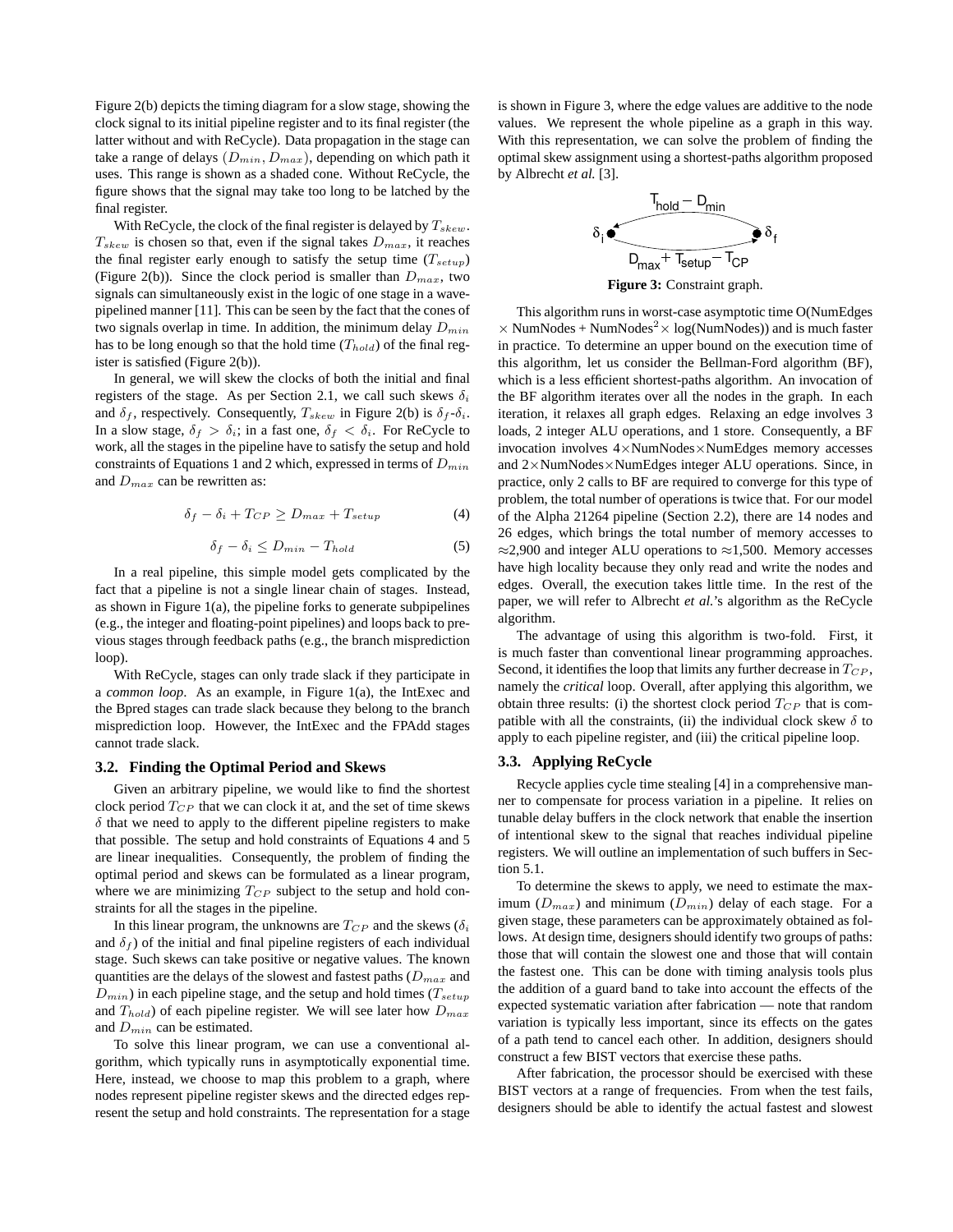paths under these conditions, and  $D_{max}$  and  $D_{min}$ . Since the testing of each stage can proceed in parallel, characterization of the entire pipeline can be done quickly.

Note that the application of ReCycle does not assume that the pipeline stages were completely balanced before variation. In reality, pipelines are typically unbalanced. Since ReCycle can leverage unbalance irrespective of its source, the more unbalance that exists before variation, the higher the potential benefits of ReCycle. In reality, however, some of the unbalance detected at design time will have been eliminated by introducing various time-borrowing circuits in the design. ReCycle is compatible with the existence of such circuits, and will still exploit the variation-induced unbalance.

ReCycle can be applied once by the chip manufacturer after the chip is fabricated. After determining the delays, the manufacturer runs the algorithm of Section 3.2 to determine the skews, and programs the latter in the delay buffers. The chip is then run at the chosen  $T_{CP}$ . Note that operating the chip at lower frequencies is still possible, since the setup and hold constraints for all pipeline registers would still be satisfied.

In addition, we can envision automatically applying ReCycle dynamically, as chip conditions such as temperature change. Such ability requires embedding circuitry to detect changes in path delays, such as ring oscillators, temperature sensors, delay chains or flip-flop modifications [1, 15]. Once the delays are known, our algorithm of Section 3.2 can determine the optimal  $T_{CP}$  and the skews very quickly. Specifically, as indicated in Section 3.2, our algorithm requires ≈4,400 basic operations for our model of the Alpha 21264 pipeline — which can be performed in about the same number of cycles.

### **4. Using ReCycle**

ReCycle has several architectural uses that we outline here.

#### **4.1. Enabling High-Frequency, Long Pipelines**

The basic use of ReCycle is to enable high-frequency, long pipelines. With process variation, the transistors in one or several stages of a long pipeline are likely to be significantly slower than those in other stages. Without ReCycle, these stages directly limit the pipeline frequency; with ReCycle, the delay in these stages is averaged out with that of fast stages. With more stages in long pipelines, the variations in stage delays average out more effectively.

While Section 7.2 presents simulations that support this conjecture, this section introduces a simple, intuitive analytical model that gives insight into this issue. Specifically, consider a linear pipeline with *N* stages. For *this model only*, assume that (i) in each pipeline stage, all paths have the same delay, (ii) across stages, such delay is uncorrelated, and (iii) the delay is normally distributed with mean  $\mu$  and standard deviation  $\sigma$ . Moreover, for simplicity, assume also that  $T_{setup}$  and  $T_{hold}$  are zero.

Denote the path delays in each stage as  $T_1$ ,  $T_2$ , ...,  $T_N$ . The cumulative distribution function of the pipeline's clock period  $(F_{CP}(x))$  is the probability that the pipeline can cycle with a period smaller than or equal to a given value ( $P(T_{CP} \leq x)$ ).

For a pipeline without ReCycle, such cumulative distribution function is:

$$
F_{CP}^{nr}(x) = P(T_{CP} \le x) = P(T_1 \le x \cap \ldots \cap T_N \le x)
$$

Given that we assume that path delays are independent across stages,

$$
F_{CP}^{nr}(x) = P(T_{CP} \leq x) = P(T_1 \leq x) \times \ldots \times P(T_N \leq x)
$$

If we call  $F(x)$  the cumulative distribution function of the path delay in a stage, given that all stages have the same distribution, we have:

$$
F_{CP}^{nr}(x) = P(T_{CP} \le x) = F(x) \times \ldots \times F(x) = (F(x))^N
$$

In a pipeline with Recycle, the delay of a stage can be redistributed to other stages, and the pipeline's period is given by the average of the stage delays. Specifically, the cumulative distribution function of the pipeline's clock period is:

$$
F_{CP}^r(x) = P(T_{CP} \le x) = P(\frac{T_1 + ... T_N}{N} \le x) = F(x)
$$

The last equality used the fact that the average of *N* independent random variables distributed normally with  $\mu$  and  $\sigma$  is a random variable distributed normally with the same  $\mu$  and  $\sigma$ .

From these equations, we see that  $F_{CP}^{nr}(x) = (F_{CP}^{r}(x))^{N}$ , where  $F_{CP}^{r}(x) = F(x) < 1$ . This allows us to draw an important conclusion: as we add more stages to the pipeline (*N* increases), the pipeline with ReCycle performs *exponentially* better than the one without it  $-$  i.e., the relative ability of ReCycle to make timing improves exponentially with pipeline depth.

#### **4.2. Adding** *Donor* **Stages**

A second use of ReCycle is to increase the frequency of a pipeline further by adding *Donor* pipeline stages. A donor stage is an empty stage that is added to the critical loop of the pipeline — i.e., the loop that determines the cycle time of the pipeline. The donor stage introduces additional slack that it "donates" to the other stages in the critical loop. This enables a reduction in the pipeline's clock period.

Donor stages are supported by including an additional pipeline register immediately after the output pipeline register of some pipeline stages. We call such registers *Duplicates*. In normal operation, a duplicate register is transparent and, as described in [33], introduces minor time overhead. To insert a donor stage after a stage, we enable its duplicate register. In our experiments, we add one duplicate register to each of the 13 logical pipeline stages in the Alpha pipeline of Figure 1(a). In this way, we ensure we cover all the pipeline loops.

Adding an extra stage to the pipeline incurs an IPC penalty, so it must be carefully done to deliver a net positive performance improvement. To select what donor stage(s) to add, we need to have a way of measuring their individual impact on the IPC of the applications. Then, we choose the one(s) that deliver the highest performance. The selection algorithm that we use is called the Donor algorithm.

The Donor algorithm proceeds as follows. Given an individual pipeline, we run the ReCycle algorithm to identify the critical loop. Then, we select one duplicate register from the critical loop and create a donor stage, rerun the ReCycle algorithm to set the new time skews and clock period, and measure the IPC. We repeat this process for all the duplicate registers in the loop, one at a time. The donor stage that results in the highest performance is accepted. After this, we run the ReCycle algorithm again to identify the new critical loop and repeat the process on this loop. This iterative process can be repeated until the pipeline reaches the power limit.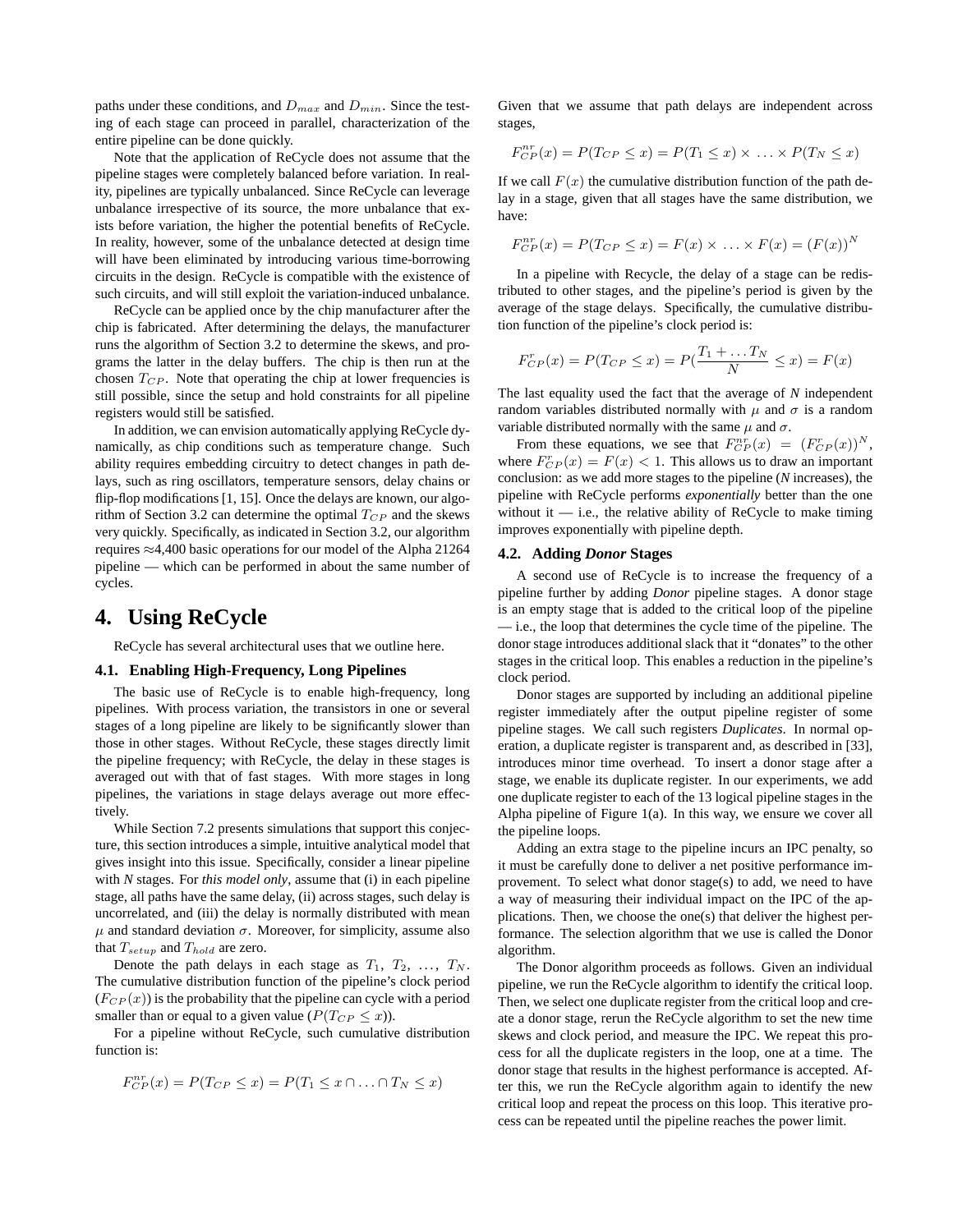The Donor algorithm can be run statically at the manufacturer's site once or dynamically at runtime many times. In the former case, the manufacturer has a representative workload, and makes each decision in the algorithm based on the impact on the performance of the workload.

If the Donor algorithm is run dynamically, we rely on a phase detector and predictor (e.g., [40]) to detect phases in the running application. At the beginning of each new phase, the system runs the whole algorithm to decide what donor stages to add. The algorithm overhead is tolerable because application phases are long the average phase is typically over 100ms. Moreover, during the period needed to profile the IPC of a given pipeline configuration  $(e.g., \approx 10,000$  cycles), the application is still running.

Note, however, that at every step in the Donor algorithm that we want to change the clock skews in the pipeline, we need to wait until the pipeline drains. Consequently, such operation is as expensive as a costly branch misprediction. To reduce overheads, since program phases tend to repeat, we envision that, after the system selects the skews, period, and donor(s) for a new phase, it saves them in a table. The data in the table will be reused if the phase is seen again in the future. Moreover, as an option, we may decide to stop after we have added one or two donor stages.

Supporting the ability to add donor stages necessarily complicates the pipeline implementation. For example, extending the number of cycles taken by a functional unit introduces complexity in the instruction scheduler. We are not aware of any work on systematically managing variable numbers of cycles for logical pipeline stages — although some restricted schemes have been recently proposed [34] (Section 8). We plan to target this problem in our future work.

#### **4.3. Pushing Slack to Feedback Paths**

A third use of ReCycle is to push the slack of non-critical loops to the loops' feedback paths. Such slack can then be used to reduce power or to improve wire routability. To see why, recall that the pipeline model that we are using (Section 2.2) models loops as sets of stages with feedback paths. The latter are abstracted away as one-cycle stages of simply wires with repeaters. Repeaters are typically inverters that, by interrupting long wires, reduce the total wire delay [22].

Two loops in a pipeline can be disjoint or overlapping. For example, Figure 4 shows two overlapping loops from Figure 1(a): the branch misprediction one and the integer load misspeculation one.



**Figure 4:** Example of overlapping loops.

In all the pipeline loops but the critical one, we use ReCycle to push all the slack in the loop to its feedback path. This does not affect the cycle time. Note that a stage that belongs to multiple loops has a special property: its slack is transferred to the feedback paths of *all* the loops it belongs to. For example, in Figure 4, the slack in the *IntQ* stage is passed simultaneously to both feedback paths.

By accumulating the slacks in the feedback paths, we can perform the following two optimizations.

#### **4.3.1. Power Reduction**

With optimal repeater design, about 50% of the power in a feedback path is dissipated in the repeaters [26]. Eliminating repeaters would save power, but it would also increase the delay of the feedback path, since a wire delay is  $D = kl^2$ , where *l* is the length of the wire without repeaters. Consequently, we propose to save power by eliminating as many repeaters as it takes to consume all the slack in the feedback path.

We envision an environment where the manufacturer, after measuring the effect of process variation on a particular pipeline, could eliminate individual repeaters from feedback paths to save power. In this case, we would proceed by removing one repeater at a time, selecting first repeaters between adjacent shortest wire segments  $(l<sub>s</sub>)$ . If we assume a wire with repeaters designed for optimal total delay, the delay through a repeater is equal to the delay through a wire segment [22]. Consequently, eliminating one repeater increases the delay from  $3kl_s^2$  to  $k(2l_s)^2$ , which is  $kl_s^2$ .

#### **4.3.2. Improved Routability**

The slack of the feedback paths can instead be used to ease wire routing during the layout stage of pipeline design. Specifically, we can give the routing tool more flexibility to either lengthen the wires or put them in slower metal layers. Unfortunately, the routing stage is pre-fabrication and, therefore, we do not know the exact slack that will be available for each feedback path after fabrication. Consequently, the amount of leeway given to the routing tool has to be based on statistical estimates. We can use heuristics such as giving leeway only to the feedback paths of loops that are long — since they are unlikely to be critical because they can collect slack from many stages — and giving no leeway to the feedback paths of the loops that are very short — since one of them is likely to be the critical loop. In any case, even if for a particular pipeline, a loop whose feedback path was routed suboptimally ends up being the critical loop, we have not hurt correctness: ReCycle will simply choose a slighly longer clock period than it would have chosen otherwise.

We lack the infrastructure to properly evaluate this optimization. However, discussions with Synopsys designers suggest that the leeway that ReCycle provides would ease the job of routing the feedback paths of the pipeline.

#### **4.4. Salvaging Chips Rejected Due to Hold Violations**

A final use of ReCycle is to salvage chips that would otherwise be rejected due to variation-induced hold-time failures. This is a special case of ReCycle's use of cycle time stealing to improve pipelines after fabrication. However, while correcting setup violations (violations of Equation 4) can be accomplished through other, non-ReCycle techniques, correcting hold violations (violations of Equation 5) after fabrication with other techiques is harder. Specifically, a setup-time problem can be corrected by increasing the pipeline's clock period. However, correcting a hold-time problem after fabrication can be done only with trickier techniques such as slowing down critical paths by decreasing the voltage — with an adverse effect on noise margins. As a result, chips with hold-time problems typically end up being discarded.

The ReCycle framework seamlessly fixes pipelines with hold failures. Referring to Equation 5, a hold failure makes the right side negative for some pipeline stage, but ReCycle can make the left side negative as well. Running the ReCycle algorithm of Section 3.2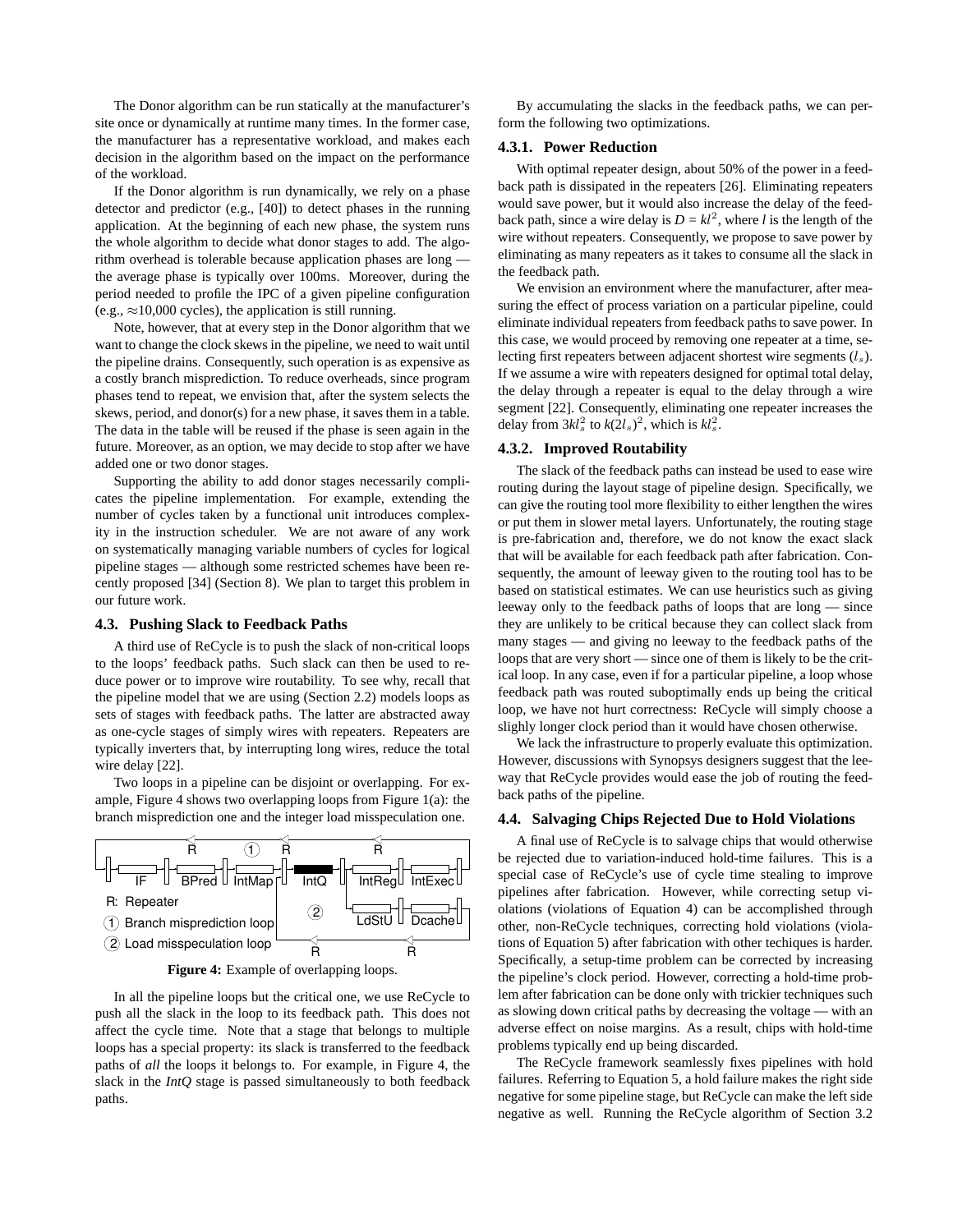

**Figure 5:** Skewing the clock signal: clock distribution network (a) and circuitry to change the delay of the signal (b).

will compute the optimal register skews for all stages to make such a pipeline reusable.

# **5. Implementation Issues**

ReCycle has three components: tunable delay buffers, the software system manager, and duplicate registers. In addition, it can optionally have a phase detector and predictor, and temperature sensors. In this section, we overview their implementation and then show the overall ReCycle system.

#### **5.1. Tunable Delay Buffers**

ReCycle uses Tunable Delay Buffers (TDB) in the clock network to intentionally skew the signal that reaches individual pipeline registers. This can be easily done. Figure 5(a) shows a conventional clock network, where the clock signal is distributed through a multi-level network — usually a balanced H tree. The signal driven by the clock generator is boosted by repeaters and buffered in signal buffers — at least once, but often at a few levels — before driving a local clock grid. A local clock grid clocks a pipeline stage. This multi-level tree is strategically partitioned into zones that follow pipeline-stage boundaries.

We replace the last signal buffer at each zonal level in Figure 5(a) with a TDB, capable of injecting an intentional skew into its clocking subtree. This can be done by simply adding a circuit to delay the clock signal, for example as shown in Figure 5(b). A string of inverters is tapped into at different points to sample the signal at different intervals, and then a multiplexer is used to select the signal with the desired delay. A similar design is used in the Itanium clock network [14] — in their case to ensure that all signals reach the stages with the same skew.

The TDB itself could be subject to variation. This can be avoided by sizing its transistors larger.

#### **5.2. System Manager**

We propose to implement the ReCycle algorithm in a privileged software handler that executes below the operating system like the System Manager (SM) in Pentium 4 [39]. The ReCycle algorithm code and its data structures are stored in the SM RAM. When a System Management Interrupt (SMI) is generated, the ReCycle SM handler is invoked. The handler determines the new pipeline register skews and programs them into the TDBs. It also determines the new cycle time. As indicated in Section 3.2, the ReCycle algorithm performs about 4,400 basic operations for our pipeline, which take around 750ns on a 6GHz processor.

An SMI can be generated in two cases: when chip conditions such as temperature change (Section 3.3) or, if donor stages are sup-

ported, when the currently running application enters a new phase (Section 4.2). In the former case, the SMI is generated by sensors that detect when path delays change, such as a temperature sensor. In the latter case, the SMI is generated by a phase detector and predictor, such as the hardware unit proposed by Sherwood *et al.* [40].

#### **5.3. Duplicate Registers**

To apply the Donor Stage optimization of Section 4.2, we include one duplicate register in each *logical* pipeline stage — for example, immediately after the output pipeline register of its last physical stage. By default, these duplicate registers are disabled; when one is enabled, it creates a donor stage.

Previous work on variable pipeline-depth implementations shows how pipeline registers can be made transparent using passtransistor multiplexing structures [33]. In our design, the single-bit enable/disable signals of all duplicate registers are collected in a special hardware register called Donor Creation register. Such register is set in privileged mode by the ReCycle SM handler.

#### **5.4. Overall ReCycle System**

The overall ReCycle system is shown in Figure 6. The figure shows one logical stage comprised of one physical stage. The duplicate register of the previous stage (shown in dashed lines) is not enabled, but the one of this stage is.



The hardware overhead of ReCycle is as follows. For each logical stage, ReCycle adds a duplicate pipeline register and its TDB. A TDB is a signal buffer like those in conventional pipelines augmented with a chain of inverters and a multiplexer. Moreover, for each physical pipeline stage, ReCycle augments the existing clock signal buffer with a chain of inverters and a multiplexer. Finally, Re-Cycle adds the Donor Creation register. Optionally, ReCycle also uses a phase detector and predictor, and temperature sensors. Section 6.2 quantifies these resources for the actual pipeline modeled.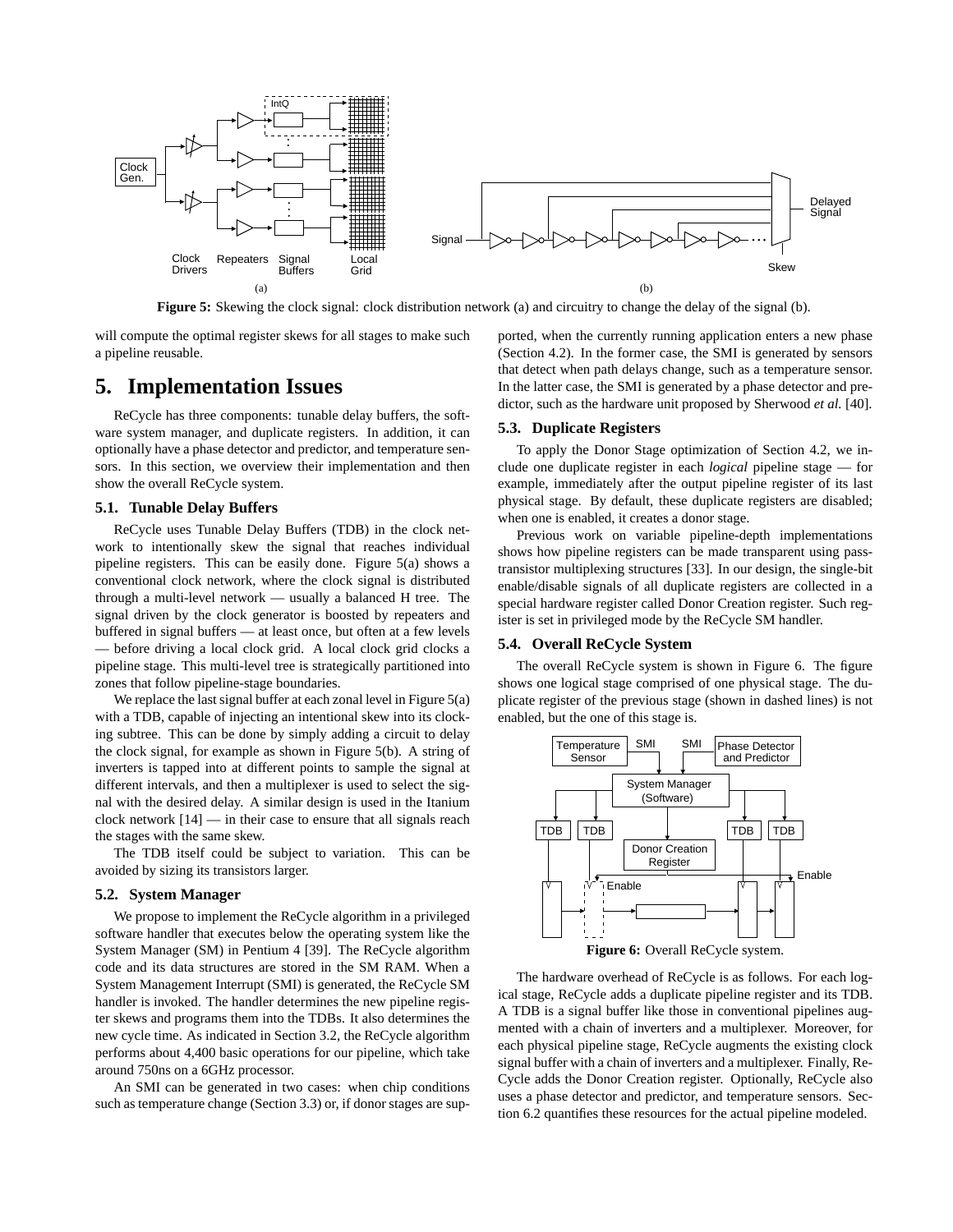### **6. Evaluation Setup**

#### **6.1. Architecture Modeled**

We model a 45nm architecture with a processor similar to an Alpha 21264, 64KB L1 I- and D-caches and a 2MB L2 cache. We estimate a nominal frequency of 6GHz with a supply voltage of 1V. We use the simplified version of the Alpha 21264 pipeline shown in Figure 1(a). In the figure, labeled boxes represent logical pipeline stages, which are composed of one or more physical pipeline stages. Unlabeled boxes show pipeline registers between logical stages. The pipeline registers between the multiple physical stages of some logical stages are not shown.

The Alpha 21264 pipeline has a logic depth of approximately 17FO4 per pipeline stage [23]. As per [20], we choose the setup and hold times to be 10% and 4%, respectively, of the nominal clock period. This gives us a nominal period of 18.8FO4 and a setup and hold times of 1.8FO4 and 0.8FO4, respectively. In some experiments, we scale the logic depth of the pipeline stages from 17FO4 to 6FO4; in all cases, we use the same absolute value of the setup and hold times.

We take the latencies of the different pipeline structures at 17FO4 from [23]. We follow the methodology in [21] in that, as the logic depth of stages decreases, we add extra pipeline stages to keep the total algorithmic work in the pipeline constant. Finally, we are assuming that, before variation, the pipeline stages are balanced. This represents the most unfavorable case for ReCycle.

The feedback path lengths are estimated based on the Alpha 21264 floorplan scaled down to 45nm. From ITRS projections, we use a wire delay of 371ps/mm [25].

#### **6.2. ReCycle Hardware Overhead**

The pipeline used in this paper (Figure 1(a)) has  $23$  physical pipeline stages organized into 13 logical ones. Consequently, as per Section 5.4, ReCycle needs the addition of 13 duplicate pipeline registers, 13 clock signal buffers connected to the duplicate registers, 36 inverter chains and multiplexers, one Donor Creation register and, optionally, one phase detector and predictor, and temperature sensors.

The area and power overhead of the duplicate pipeline registers, clock signal buffers, inverter chains, multiplexers, Donor Creation register, and temperature sensors is negligible. Specifically, we observe that the maximum clock skew  $T_{skew\_max}$  that we need per stage is 50% of the nominal clock period. This corresponds to 0.5  $\times$  18.8FO4 = 9.4FO4. Using 1FO4  $\approx$  3FO1 from [22], and 1FO1 = 4ps at 45nm from [32], we have that  $T_{skew\_max} = 112.8$ ps. This delay can be supplied by 28 basic inverters. Then, the multiplexer can be controlled by 5 bits. The resulting clock signal buffer with the inverter chain, multiplexer, and skew selector consumes negligible area and power. As a reference, a bigger buffer controlled by 16 bits at 800nm occupies just under  $350\mu m \times 150\mu m$  [13]. Linearly scaling the area to a 45nm design, and adding up the contributions of all the added buffers, we get a negligible area. Moreover, Chakraborty *et al.* [8] find the power overhead of TDBs to be minimal.

We can use a hardware-based phase detector and predictor like the one proposed by Sherwood *et al.* [40]. Using CACTI [44], we estimate that it adds  $\approx 0.25\%$  to the processor area.

#### **6.3. Modeling Process Variation**

We model a chip with four instances of the processor, L1 and L2 architecture described in Section 6.1 — although only one processor is being used. The chip's  $V_t$  and  $L_{eff}$  maps are generated using the

model of Section 2.3. For  $V_t$ , we set  $\mu$ =150mV at 100°C, and use empirical data from Friedberg *et al.* [19] to set  $\sigma/\mu$  to 0.09. Following [27], we use equal contributions of the systematic and random components. Consequently,  $\sigma_{sys}/\mu = \sigma_{ran}/\mu = \sqrt{\sigma^2/2}/\mu =$ 0.064. Finally, since Friedberg *et al.* [19] observe that the range of spatial correlation is around half the length of the chip, we set the default  $\phi$  to 0.5.

For  $L_{eff}$ , we use ITRS projections that set  $L_{eff}$ 's  $\sigma/\mu$  design target to be 0.5 of  $V_t$ 's  $\sigma/\mu$ . Consequently, we use  $\sigma/\mu = 0.045$ and  $\sigma_{sys}/\mu = \sigma_{ran}/\mu = 0.032$ . Knowing  $\mu$ ,  $\sigma$ , and  $\phi$ , we generate chip-wide  $V_t$  and  $L_{eff}$  maps using the geoR statistical package [37] of R [35]. We use a resolution of 1M cells per chip, which corresponds to 256K cells for the processor and caches used. Each individual experiment is *repeated 200 times*, using 200 chips. Each chip has different  $V_t$  and  $L_{eff}$  maps generated with the parameters described. Finally, we ignore variation in wires, in agreement with current variation models [24].

#### **6.4. Architecture Simulation Infrastructure**

We measure the performance of the architecture of Section 6.1 with the SESC cycle-accurate execution-driven simulator [36]. We run all the SPEC2000 applications except 3 SPECint (eon, perlbmk, and bzip2) and 4 SPECfp (galgel, facerec, lucas, and fma3d) that fail to compile correctly. We evaluate each application for 0.6-1.0 billion instructions, after skipping several billion instructions due to initialization. The simulator is augmented with dynamic power models from Wattch [7] and CACTI [44].

### **7. Results**

### **7.1. Timing Issues After Applying ReCycle**

In any given pipeline, the loop with the longest average stage delay is the critical one, and limits ReCycle's ability to further reduce the pipeline period. In the rest of this paper, we use the term "stage in a loop" to refer to the combination of the loop's physical stage(s) and its feedback path(s).

Figure 7 shows the fraction of times that each of the loops in Figure 1(b) is critical for a batch of 200 chips. This figure demonstrates the interplay of several factors: the number of logical stages in a loop, the number of physical stages in each logical stage of the loop, and the relative number of feedback paths in the loop. A large number of logical stages in a loop induces a better averaging of stage delays, since the probability that all logical stages are slow is small. More physical stages per logical stage reduces the effectiveness of ReCycle. The reason is that, since all these physical stages share the same hardware structure, their critical paths are affected by the same values of the systematic component of variation. As a result, they contribute with similar delays to the loop. Finally, since wires are not subject to variation in our model and, in most cases, a stage with logic is slowed down due to a slow critical path, having relatively more feedback paths in a loop reduces its average delay.

The figure shows that there are two types of pipeline loops that are unlikely to be critical. One is very short loops, such as *iren*, *fpren*, *iissue*, *fpissue*, and *ialu*. These loops have two stages, including one feedback path. The latter is effective at reducing the average loop delay. The second type is long loops, such as *ldfwd*. This loop has 13 stages, which include 2 feedback paths. It is likely that it contains some fast stages that reduce the average stage delay.

On the other hand, medium-sized loops that include several physical stages in the same logical stage are often critical. They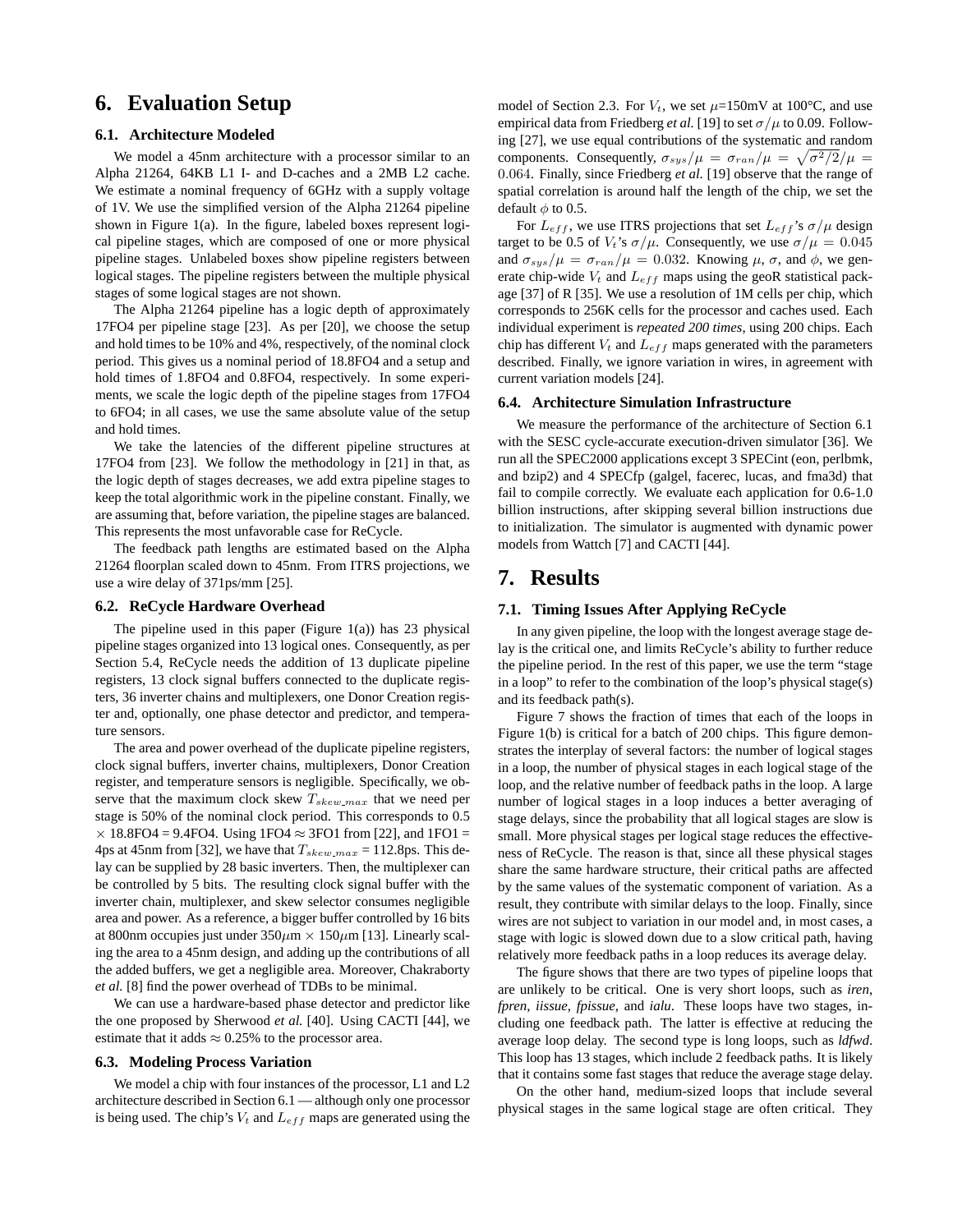

**Figure 8:** Average slack per stage in each loop. The data is shown relative to the stage delay of a no-variation pipeline.

include *fetch*, *fpmul* and others. In these loops, the feedback path only has modest impact at reducing the average delay, and the fact that multiple physical stages are highly correlated opens the door to unfavorable cases.

For a given pipeline, only one loop is critical, and the rest have unused timing slack. For the same experiment as in the previous figure, Figure 8 shows the average slack per stage in each loop. The data is shown relative to the stage delay of a no-variation pipeline.

The data shows that, in general, the average slack per stage in a loop tends to increase with the number of stages making up the loop. This is because more stages tend to produce better averages and reduce the possibility of making the loop critical. We observe that, in the longest loop (*ldfwd*), we get an average slack per stage of 25%. The main exception to this trend is *fetch*, which has a low average slack even though it has 5 stages. The reason is that it is critical for the largest number of pipelines (Figure 7) and, therefore, has no slack in those cases.

Finally, we measure the average and maximum time skew that ReCycle inserts per pipeline register. We show this data as we change the range  $\phi$  from its default 0.5 to higher and lower values (Figure  $9(a)$ ), and as we reduce the useful logic depth of the pipeline stages from the default 17FO4 to 6FO4 (Figure 9(b)). In both cases, we show the skews relative to the stage delay of a novariation pipeline for the same logic depth of the stages.

The average skew is a measure of the average stage unbalance in the pipeline loops. Figure 9(a) shows that the average skew increases as we reduce  $\phi$ . This is because for low  $\phi$ , even short loops observe large changes in systematic variation, which increase unbalance. Similarly, Figure 9(b) shows that the average skew increases as we decrease the logic depth. The reason is that, for shorter stages, the random component of the variation is more prominent, increasing the unbalance. Finally, both figures show that the maximum skews are much higher than the average ones. For example, for 17FO4 and  $\phi = 0.1$ , the maximum skew reaches 0.5.

#### **7.2. Frequency After Applying ReCycle**

We now consider the impact of ReCycle on the pipeline frequency. We compare three environments, namely one without process variation (*NoVar*), one with process variation and no ReCycle (*Var*), and one with process variation and ReCycle (*ReCycle*). Figure 10 compares these environments for 17FO4 as we vary  $\phi$ . All bars are normalized to the frequency of *Var* for  $\phi$ =0.1.



**Figure 9:** Average and maximum time skew inserted by ReCycle per pipeline register. The skews are shown relative to the stage delay of a no-variation pipeline of the same logic depth.



**Figure 10:** Pipeline frequency of the environments considered for different  $\phi$ .



**Figure 11:** Pipeline frequency of the environments considered for different useful logic depths per pipeline stage.

The figure shows that, across different  $\phi$ , the pipeline frequency of *NoVar* is 19-22% higher than that of *Var*. This would be the frequency gain if we could completely eliminate the effect of variation. On the other hand, the frequency of Recycle is about 12-13% higher than *Var*'s. This means that ReCycle is able to recover around 60% of the frequency losses due to variation. The figure also shows that frequencies are not very sensitive to the value of  $\phi$ , possibly because many factors end up affecting the critical loop.

Figure 11 compares the three environments for  $\phi$ =0.5 as we vary the useful logic depth per pipeline stage from 17FO4 to 6FO4. All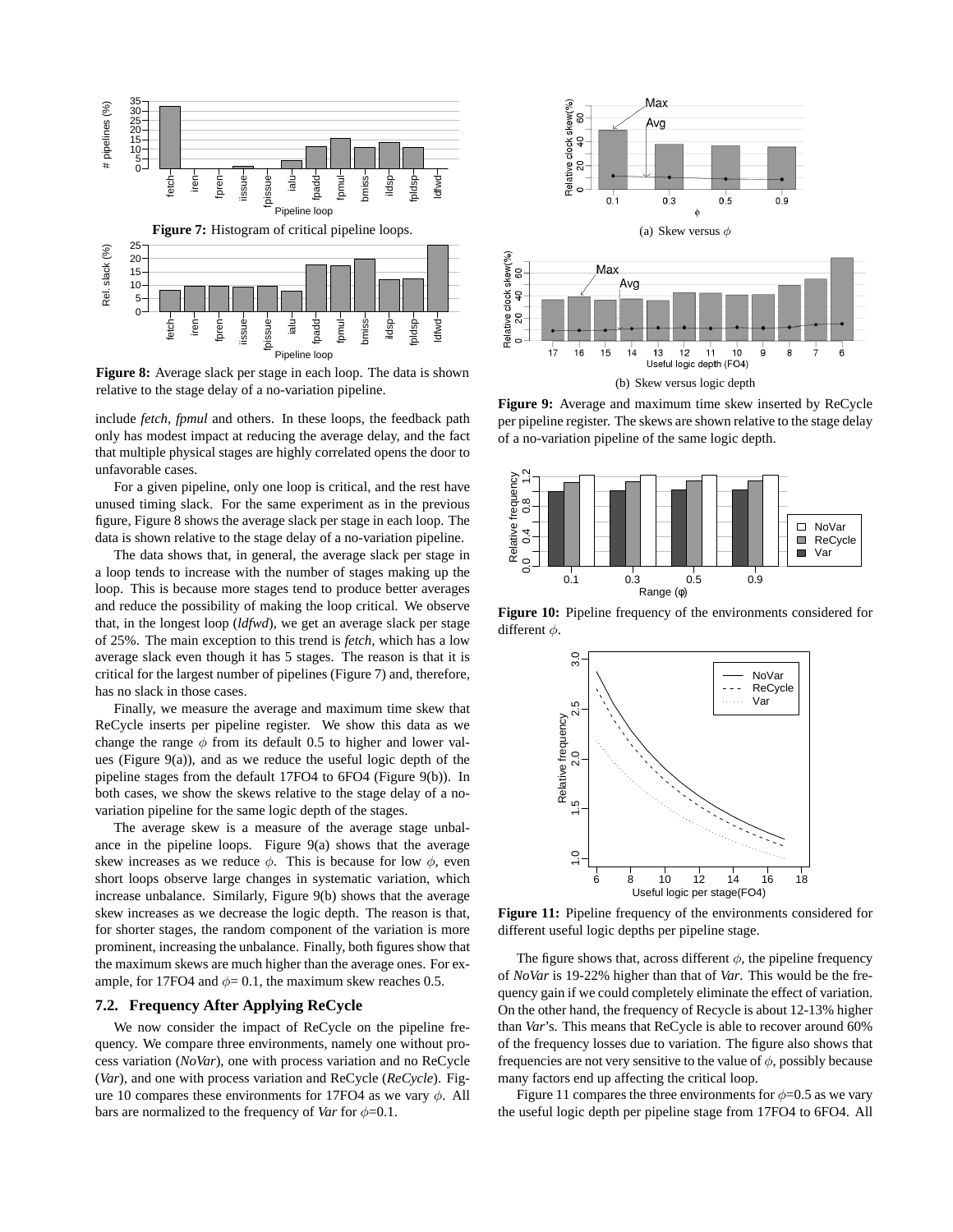curves are normalized to the frequency of *Var* for 17FO4.

The figure shows that, as we decrease the logic depth per stage, process variation hurts the frequency of a *Var* pipeline more and more. Indeed, while *NoVar*'s frequency is 19% higher than *Var*'s at 17FO4, it is 32% higher at 6FO4. This is because, with fewer gates per critical path for 6FO4, the random component of process variation does not average itself as much, creating more unbalance across stages and hurting *Var*. However, a pipeline with ReCycle is very resilient to variation, and tracks *NoVar* well. ReCycle performs relatively better as the logic depth per pipeline stage decreases. Specifically, ReCycle's frequency is 12% and 24% higher than *Var*'s for 17FO4 and 6FO4, respectively. This means that ReCycle recovers 63% and 75% of the losses due to variation for 17FO4 and 6FO4, respectively. The stage-delay averaging capability of ReCycle is very effective. Overall, ReCycle puts pipelines with variation back on the roadmap to scaling.

#### **7.3. Adding Donor Stages**

After ReCycle is applied, we can further improve the pipeline frequency by adding donor stages. Section 4.2 described the Donor algorithm that we use. In practice, every time that we add a donor stage to a loop, the loop typically ends up with the highest average slack per stage in the pipeline and another loop becomes critical. Recall that the Donor algorithm stops when we reach the power limit. We set the power limit to 30W per processor, which is the maximum power dissipated by any of our applications on a *NoVar* processor at the nominal frequency.

We have run the Donor algorithm statically (Section 4.2), using as representative workload the execution of all our applications, one at a time, and minimizing the impact on the geometric mean of the IPCs. It can be shown that, on average for the 200 pipelines considered, the Donor algorithm pushes up the frequency of ReCycleenhanced pipelines by a further 24%, resulting in an average frequency that is now 36% higher than *Var*.

As an example, Figure 12(a) shows the frequency changes as we run the Donor algorithm on one representative pipeline instance. Each data point corresponds to the addition of one donor stage. We see that the frequency increases slowly until when we add the 9th donor stage; at that point, there is large frequency increase. This corresponds to the point when all the loops in the pipeline have been given donor stages — while the pipeline has 12 loops, some of them share a donor stage. After that, frequency increases are again small.



**Figure 12:** Impact of donor stages on frequency (a) and performance (b) in one representative pipeline instance.

Since increasing the latency of a pipeline loop hurts IPC, not every step in frequency increase translates into a performance increase. Figure 12(b) shows the performance changes for the pipeline instance of Figure 12(a). If we focus on the curve that includes all applications, we see that the performance changes little with more donor stages until we add the 9th stage. At that point, the performance jumps up, even surpassing the performance of the pipeline without variation (*NoVar*). After that, additional stages improve performance slowly again. The figure also shows the curve if we had used only SPECint or SPECfp applications to profile the IPC changes.

Examining the data for the 200 pipelines analyzed, we observe several trends. First, as we add donor stages, performance decreases or stays flat for the first few steps and then starts increasing. Second, when each loop has at least one donor stage, we observe a significant performance boost. Third, the performance reaches a maximum after a few steps and then starts decreasing. Finally, the optimal performance delivered by this technique is always higher than that of the no-variation pipeline.

To gain additional insight, we run the Donor algorithm with a single application at a time, and measure the performance gains. It is as if we were tuning the pipeline to run that single application. Figure 13 shows the number of donor stages required for the pipeline to match the performance of the no-variation pipeline. The figure shows a bar for each application and the geometric mean (last bar). For a given application, the bar shows the mean of the 200 pipelines, while the segment shows the range of values for individual pipelines. We see that, in the large majority of applications, the Donor algorithm needs to add 8-12 stages to match *NoVar*. This figure also shows that all applications are amenable to the Donor algorithm.



**Figure 13:** Number of donor stages needed to match the performance of the no-variation pipeline.

#### **7.4. Overall Performance and Power Evaluation**

We now compare the performance of *Var*, *NoVar*, ReCycle, Re-Cycle plus the static application of the Donor algorithm (*ReCycle+StDonor*), and ReCycle plus the dynamic application of the Donor algorithm (*ReCycle+DynDonor*). The latter is a limited dynamic environment, where we consider each whole application to be a single phase and, therefore, only rerun the Donor algorithm at the beginning of each application. Moreover, we assume that we know the average IPC impact of adding each donor stage from a previous profiling run. Modeling a more sophisticated dynamic environment will likely produce better results.

Figure 14 shows the performance of the five environments normalized to *Var*. The bars show the mean of the 200 pipelines, while the segments show the range for individual pipelines. Looking at average values, we see that ReCycle speeds up the applications by 9% over *Var*. This is not enough to compensate the effect of variation, since *NoVar* is 14% faster than *Var*. However, *ReCy-*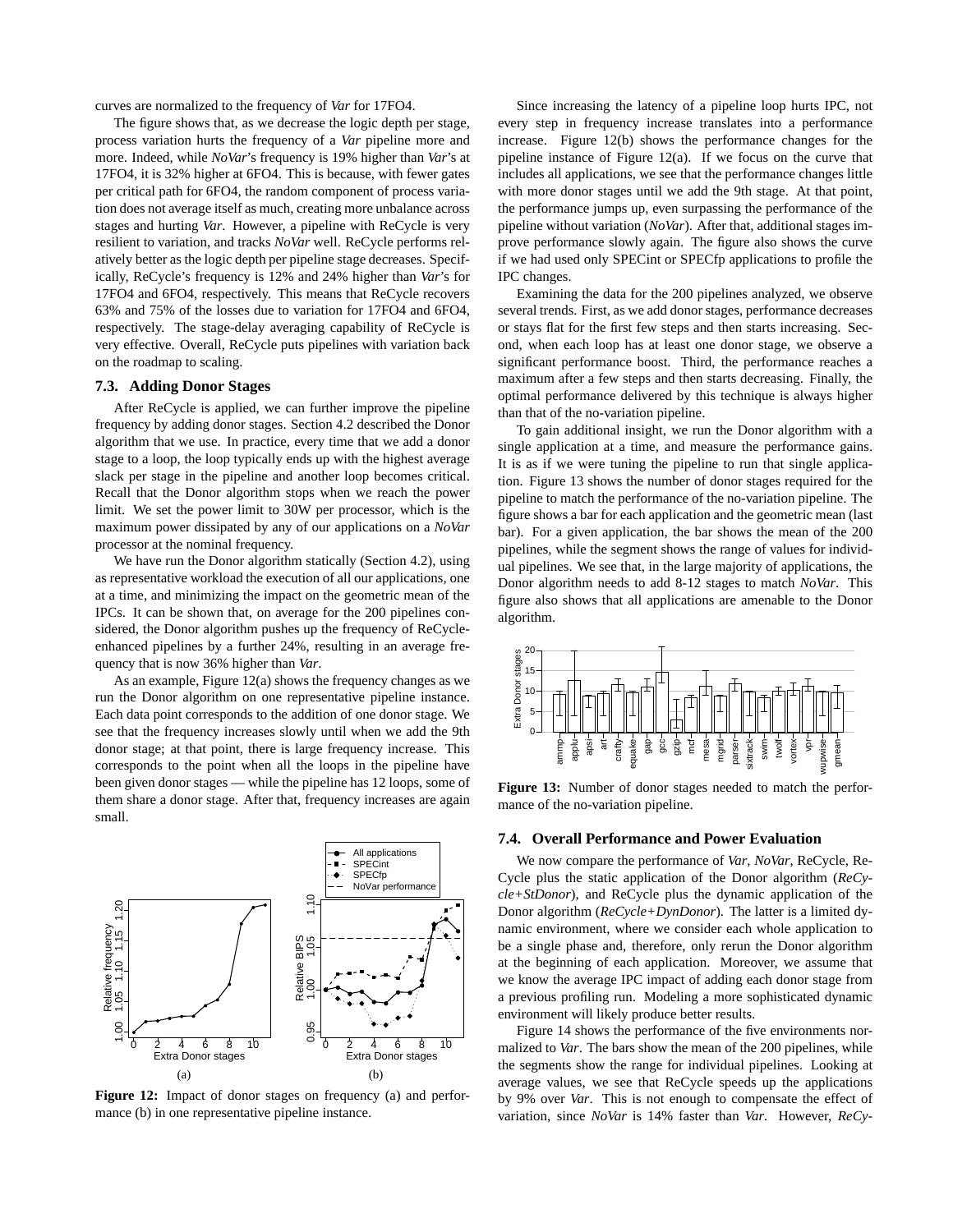*cle+StDonor* and *ReCycle+DynDonor* more than recover the losses due to variation, since they are 15% and 16% faster than *Var*, respectively.



**Figure 14:** Performance of different environments.



**Figure 15:** Dynamic power for constant performance.



**Figure 16:** Fraction of repeaters eliminated by ReCycle.

ReCycle generates timing slack that we use to increase the frequency. Interestingly, we could use the slack generated by ReCycle to save power instead. Specifically, we could use dynamic voltage scaling to bring the frequency back to the *Var* level while reducing the operating voltage — saving dynamic power in the process. Similarly, we can do the same thing with the slack created by the Donor optimization, except that now we want to roll back the frequency until we get the same performance as *Var*.

The results of these experiments are shown in Figure 15. The figure shows the dynamic power consumed by the different environments of Figure 14 at *constant performance*. We see that Re-Cycle saves on average 26% of the *Var* dynamic power. Moreover, *ReCycle+StDonor* and *ReCycle+DynDonor* save 50% and 53%, respectively of the *Var* dynamic power. These are sizable power reductions.

#### **7.5. Eliminating Repeaters**

Section 4.3.1 proposed using ReCycle to push the slack of noncritical loops to their feedback paths and then consuming it by eliminating repeaters there — and saving power in the process. Figure 16 shows the percentage of repeaters in feedback paths that Re-Cycle eliminates for different values of the useful logic depth per pipeline stage and  $\phi$ .

The figure shows that ReCycle removes 15-30% of the repeaters,

depending on the logic depth per stage. The higher effectiveness corresponds to pipelines with less logic per stage. This is because, as we make the pipeline longer and stages shorter, we have more unbalance across stages. This results in non-critical loops having more slack. The bigger the slack is, the more repeaters we can remove. On the other hand, the value of  $\phi$  has little effect. Overall, since  $\approx$  50% of the power in feedback paths is in repeaters [26], ReCycle can save  $\approx 7.5$ -15% of the power in feedback paths.

# **8. Related Work**

ReCycle is an architectural framework for pipelines that comprehensively performs cycle time stealing after fabrication (either statically at the manufacturer site or dynamically based on operating conditions) to tolerate process variation. The most related areas of research are those of clock skew optimization and adaptive pipelining.

**Clock skew optimization** has been well studied in the circuits community [4]. It has been applied both at design time and after fabrication to improve circuit timing margins. Fishburn [18] was the first to propose a linear programming formulation to find the optimal clock skews in a circuit.

Several works use clock skewing to address the problem of process variation. Most of them apply skewing to latch elements in the clock distribution network to compensate for the effects of process variation *on the clock path delays* themselves (e.g., [41]). For example, Itanium has buffers in the clock network that dynamically *deskew* the signal — i.e., ensure that the clock signal reaches all the parts of the processor with the same skew [14]. On the other hand, Liang and Brooks [31] use clock skewing to balance two pipeline stages. Specifically, they use cycle time stealing between the register file and execute stages and, with level-sensitive latches, between stages in the floating-point unit.

The only work that applies cycle time stealing in a systematic manner in a pipeline is that of Lee *et al.* [30]. They use it in the context of Razor to balance pipeline error rates. They neither apply it to process variation nor, more importantly, study the impact of pipeline structure such as pipeline depth or loop organization on the performance of cycle time stealing.

**Adaptive pipelining techniques** are related to our donor stage optimization. Koppanalil *et al.* [29] study the effect of dynamically merging pipeline stages to extend the frequency range of dynamic voltage scaling; they do not explicitly describe the implementation details of their scheme. Efthymiou *et al.* [16] use asynchronous design techniques to adaptively merge adjacent stages in an embedded, single-issue processor pipeline. Albonesi [2] proposes dynamically-varying functional unit latencies as an adaptive processing scheme, but he does not discuss the resulting scheduling complexities. Recently, Ozdemir *et al.* [34] address the issue of scheduling complexity for variable-access L1 cache by using additional load-bypass buffers. Finally, concurrently with our work, Liang and Brooks [31] propose inserting level-sensitive latches inside the FP unit that can be enabled after fabrication. If process variation is such that the unit does not meet timing, the latches are enabled, adding one extra cycle to the FP unit.

# **9. Conclusions**

Process variation affects processor pipelines by exacerbating pipeline unbalance and reducing the attainable frequency. To tolerate variation, this paper proposed an architectural framework called